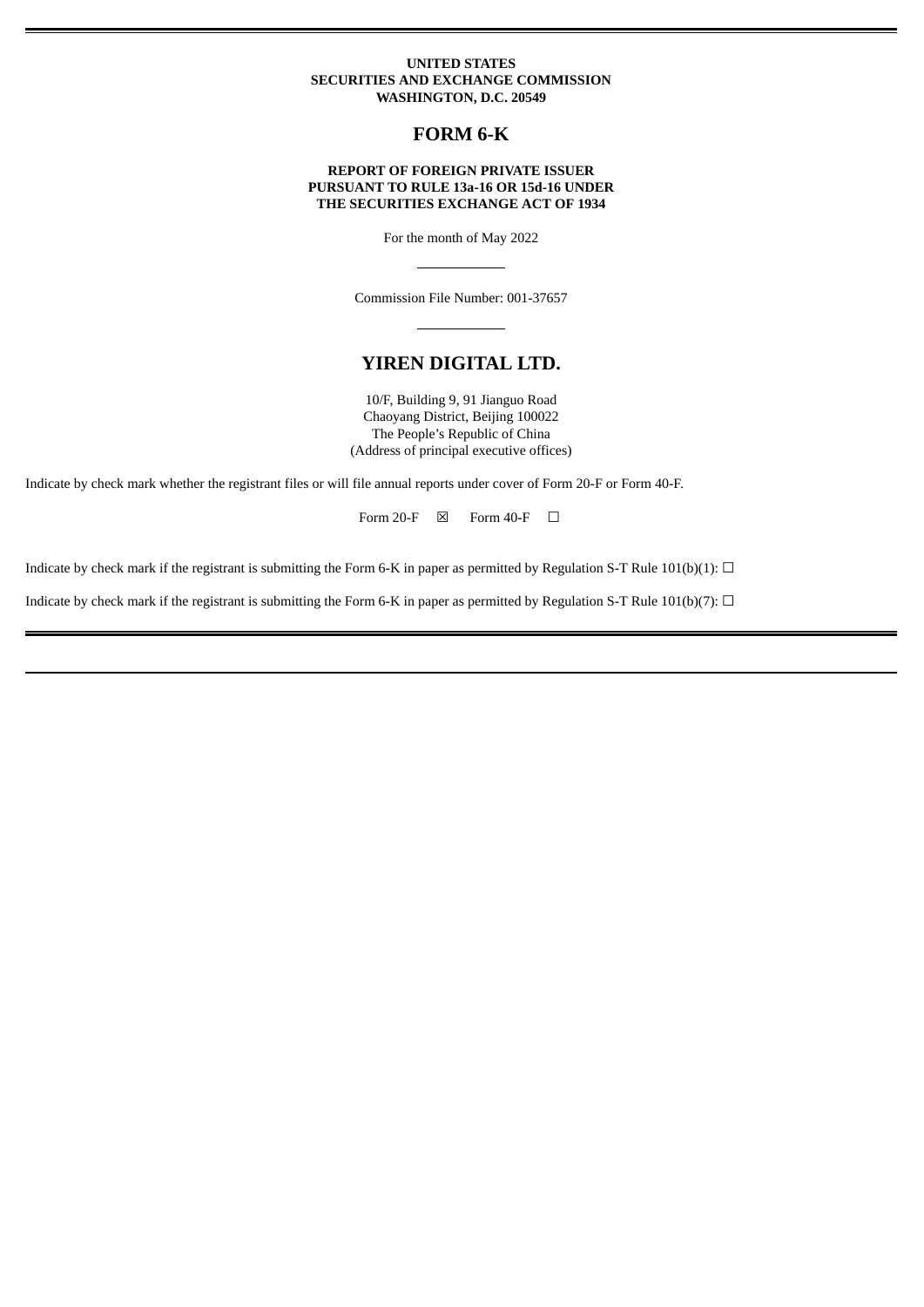## **SIGNATURES**

Pursuant to the requirements of the Securities Exchange Act of 1934, the registrant has duly caused this report to be signed on its behalf by the undersigned, thereunto duly authorized.

# **Yiren Digital Ltd.**

By /s/ Na Mei

Name: Na Mei Title: Chief Financial Officer

Date: May 20, 2022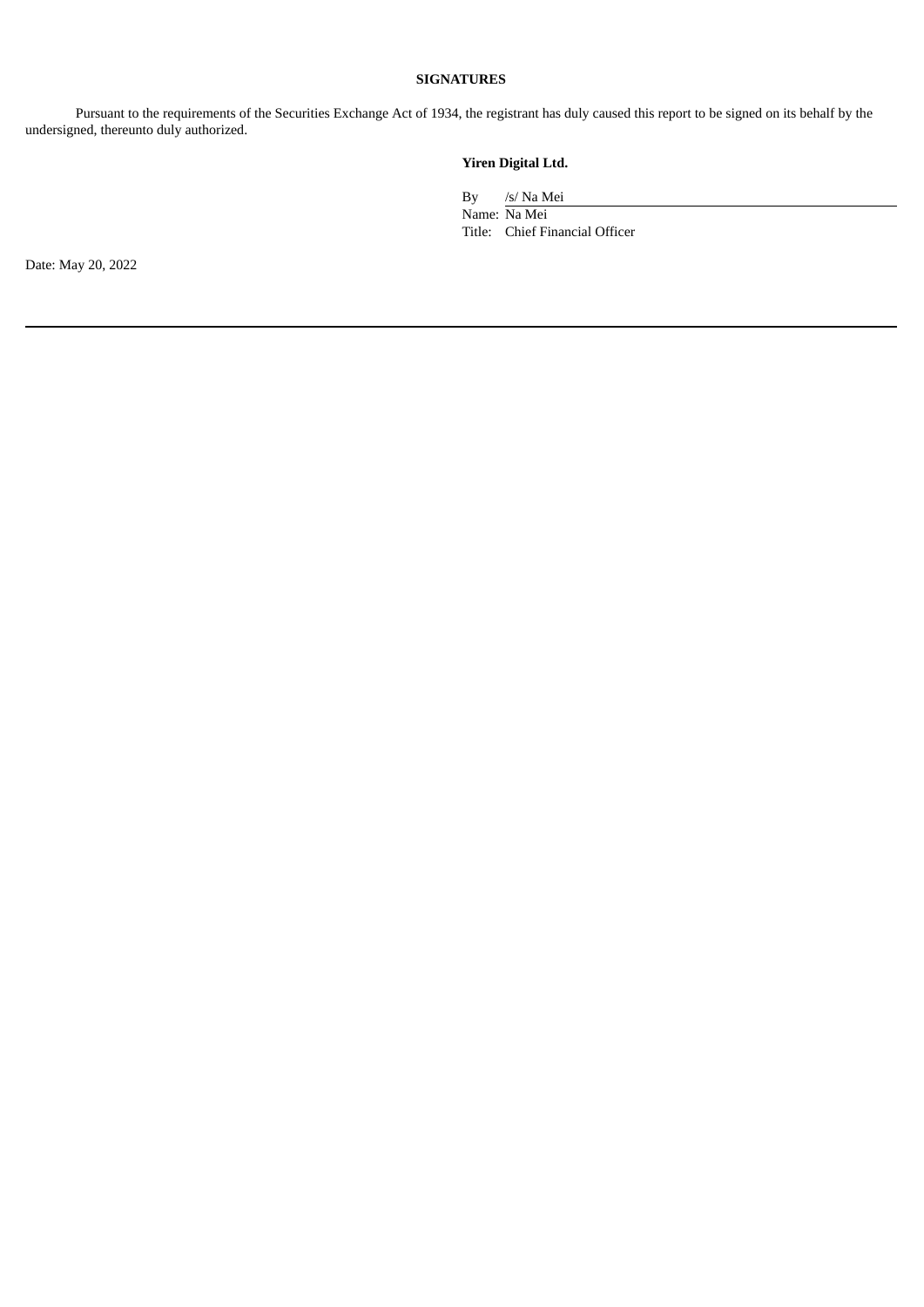Exhibit Index

Exhibit [99.1—Yiren](#page-3-0) Digital Receives Notification from NYSE Regarding Delayed Form 20-F Filing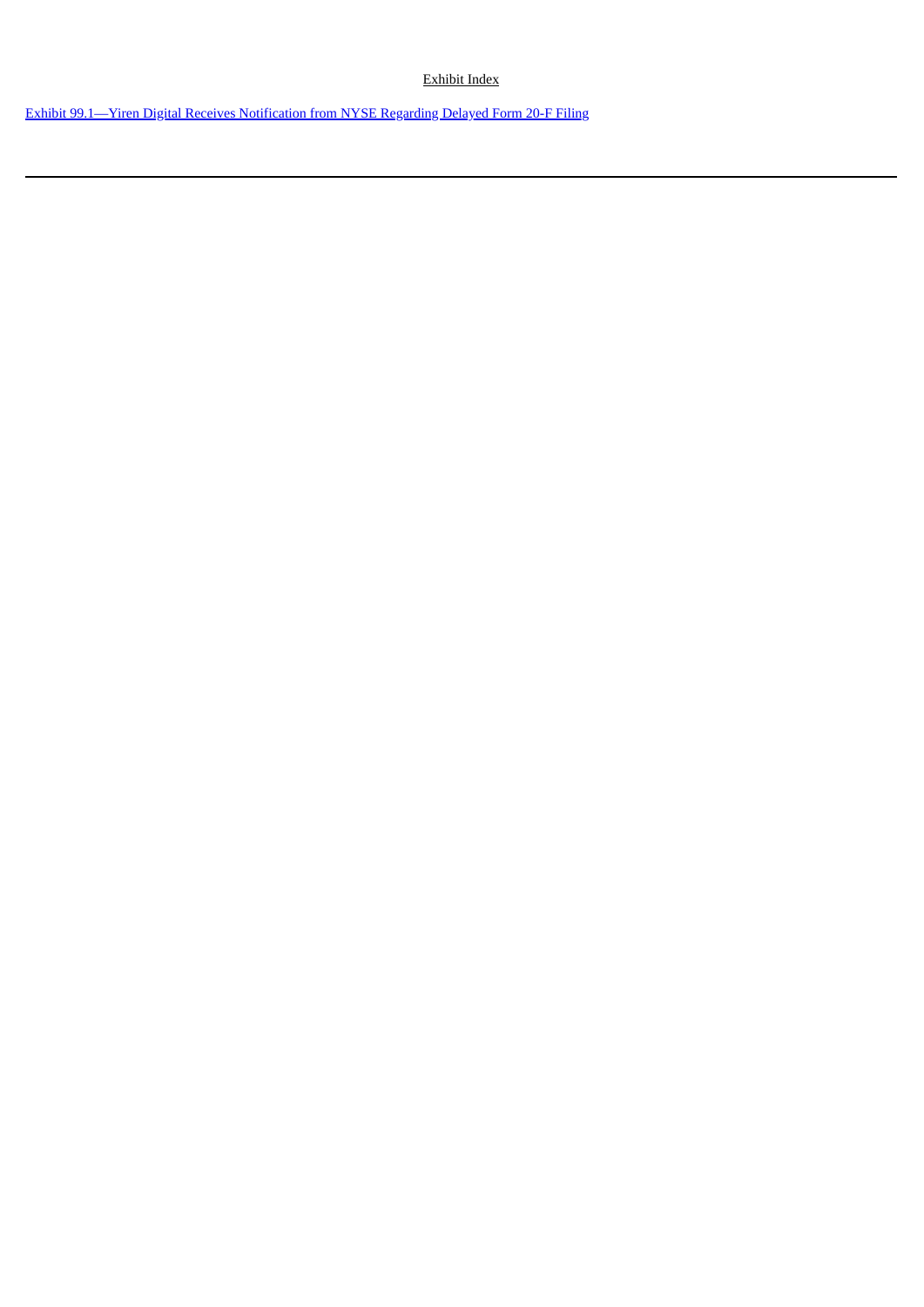#### **Yiren Digital Receives Notification from NYSE Regarding Delayed Form 20-F Filing**

<span id="page-3-0"></span>BEIJING, MAY 20, 2022—Yiren Digital Ltd. ("Yiren Digital" or the "Company") (NYSE: YRD), a leading digital personal financial management platform in China, today announced that it received a notice from NYSE Regulation indicating that the Company is not in compliance with Section 802.01E of the NYSE Listed Company Manual as a result of its failure to timely file its Annual Report on Form 20-F for the year ended December 31, 2021 (the "2021 Form 20-F") with the Securities and Exchange Commission (the "SEC").

The Company was not able to file the 2021 Form 20-F by May 17, 2022, as extended from the original due date of May 2, 2022 pursuant to the Form 12b-25 submitted to the SEC on April 29, 2022. The delay is primarily because the financial statements of the Company for the fiscal year ended December 31, 2021 prepared in accordance with U.S. GAAP are not yet finalized and the Company recently changed its independent registered public accounting firm as disclosed in the Form 6-K furnished to the SEC on April 29, 2022. The Company is making all efforts to file the 2021 Form 20-F as soon as possible.

NYSE Regulation notified the Company that the NYSE will closely monitor the status of the Company's late filing and related public disclosures for up to a six-month period from the due date. If the Company fails to file its 2021 Form 20-F and any subsequent delayed filings within six months from the filing due date, the NYSE may, in its sole discretion, allow the Company's securities to trade for up to an additional six months depending on specific circumstances, as outlined in Section 802.01E of the NYSE Listed Company Manual. It is expected by the NYSE that the Company will submit an official request for NYSE's consideration at the appropriate time. If the NYSE determines that an additional six-month trading period is not appropriate, suspension and delisting procedures will commence pursuant to Section 804.00 of the NYSE Listed Company Manual. If the NYSE determines that an additional trading period of up to six months is appropriate and the Company fails to file its 2021 Form 20-F and any subsequent delayed filings by the end of that period, suspension and delisting procedures will generally commence. Regardless of the procedures described above, the NYSE may commence delisting proceedings at any time during the period that is available to complete the filing, if circumstances warrant.

### **About Yiren Digital**

Yiren Digital Ltd. is a leading digital personal financial management platform in China. The Company provides customized asset allocation services and wealth management solutions to China's mass affluent population as well as utilizes online and offline channels to provide retail credit facilitation services to individual borrowers and small business owners.